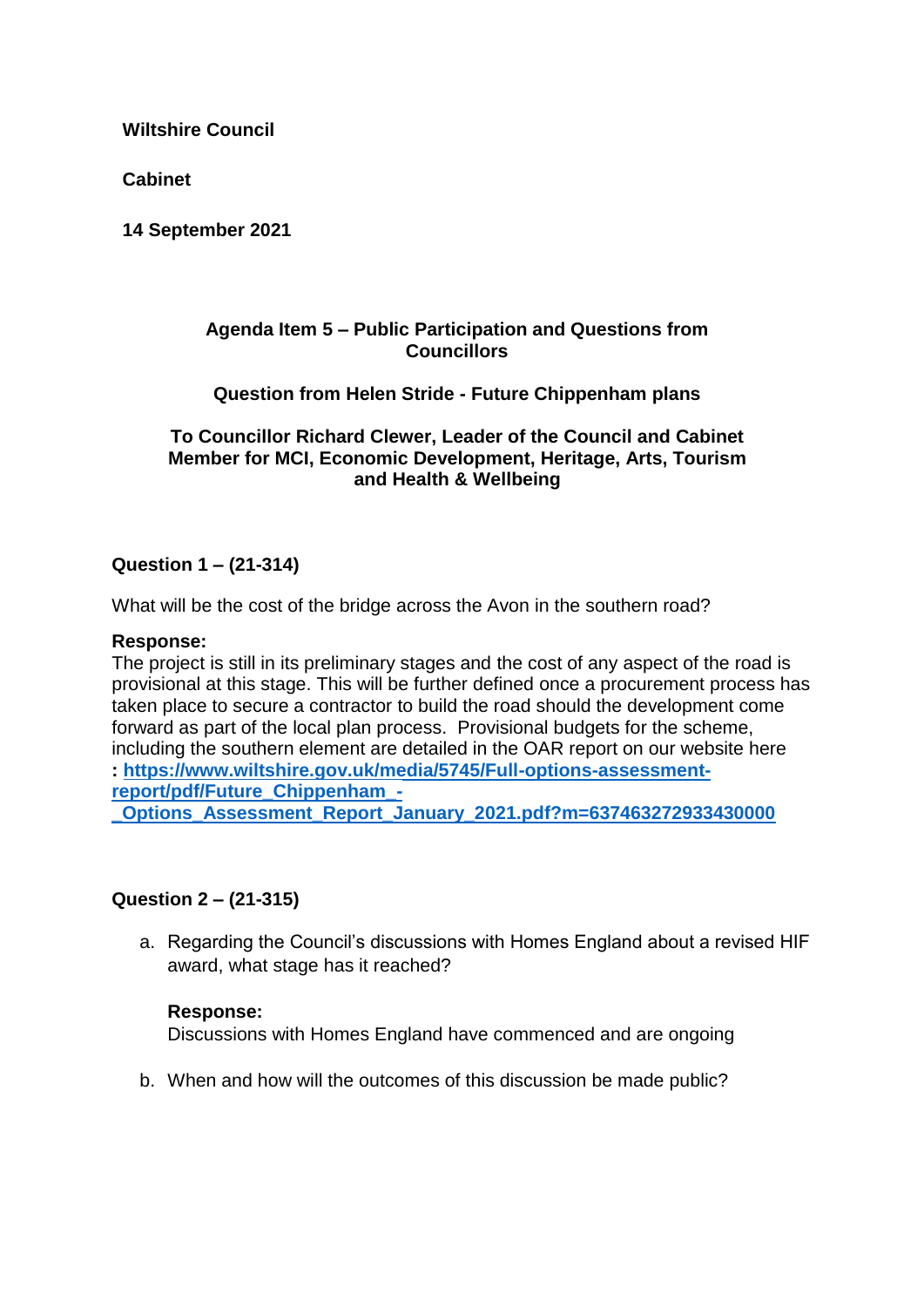#### **Response:**

It is envisaged that an update on the progress/outcome of the discussions with Homes England will be provided to Cabinet in November 2021

c. How many roundabouts will there be on the southern road?

#### **Response**

The preliminary design has allowed for a number of junctions and roundabouts on the southern road as detailed in the Options assessment report previously referenced. These are preliminary assessments of requirements and will be further developed as the detail of the design is progressed to the next stages. To end at this stage, it is unknown the final number of roundabouts that will be in the final design.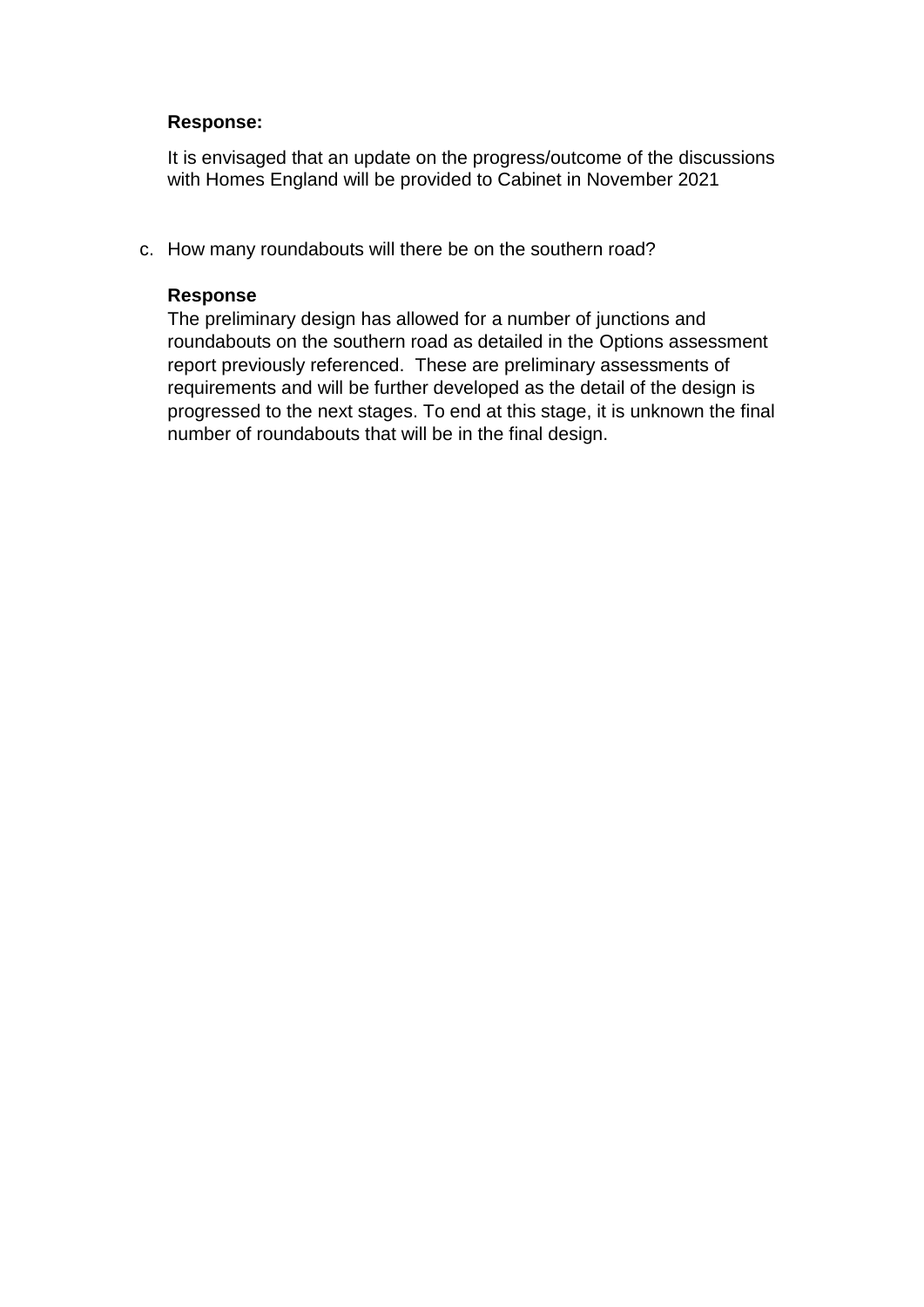**Cabinet**

**14 September 2021**

#### **Agenda Item 5 – Public Participation and Questions from Councillors**

### **Question from Andrew Nicolson - Future Chippenham Plans and Climate Emergency**

**To Councillor Richard Clewer, Leader of the Council and Cabinet Member for MCI, Economic Development, Heritage, Arts, Tourism and Health & Wellbeing; and Councillor Nick Botterill, Cabinet Member for Development Management, Strategic Planning and Climate Change**

### **Statement 1 - Re Minutes 43, 45 and 46, Future Chippenham:**

*Note: extracts from reported "Question 6/Email/letter responses: Theme – Transport" suggest that there is a small amount of support, but also much opposition, to a short A350-A4 southern link road as a Chippenham east-west bypass or relief road. This is not the stated purpose of the distributor road, and would generate induced traffic by temporarily relieving congestion.*

#### *Examples:*

*"To make the southern element of the road capable of carrying high traffic volumes": 1 response.*

*"The development of the southern element of the distributor road should be delayed while sustainable transport measures are prioritised": 1 response.*

*"The only road needed is from A350 (south of Chippenham) to A4, to ease traffic east to west": 3 responses.*

*"Suggestion that the new road should just provide is a short link road south of the courthouse roundabout to Lackham": 1 response.*

*"An essential part of this road scheme is crossing the river from Lackham to Pewsham bypass, taking south and west-bound traffic away from the town centre [etc.]": 1 response*

*"It is not clear what the justification is for the road link from the A4 to the A350 to the south": 1 response.*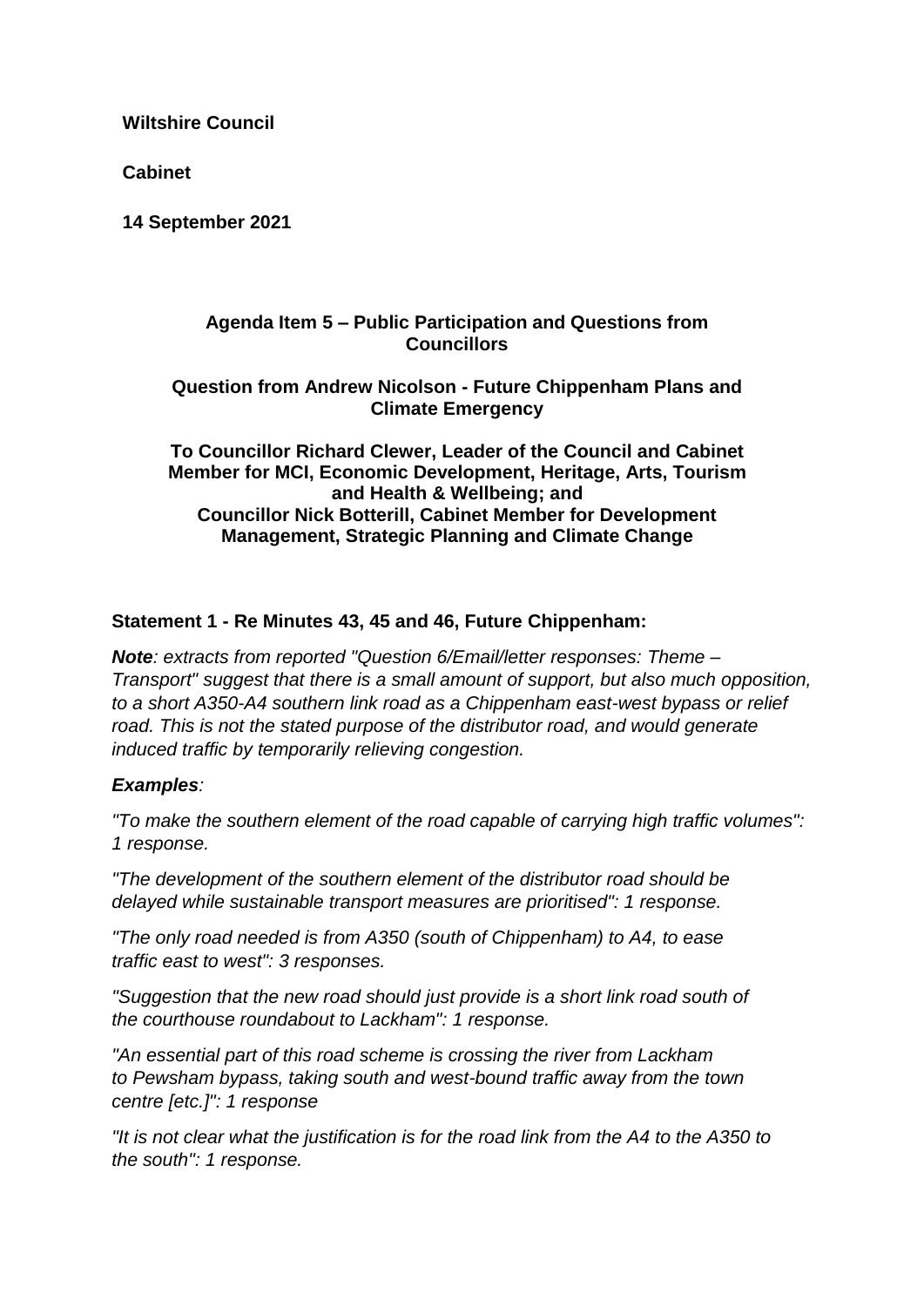### **Question 1 – (21-316)**

What evidence was there in the consultation responses, of public support for a distributor road supporting only a "southern scheme" version of Future Chippenham, even though this was not among the road options in the consultation, and does this scheme mean that the Council as Future Chippenham developer is giving up on the eastern part of the development, and will not be pursuing it in the Local Plan Review process?

### **Response:**

As set out in the report to cabinet in legal implications the -consultation on options had taken place and it was not a referendum to indicate support. The Future Chippenham programme will focus on the southern section as agreed in the cabinet report, subject to the outcome of discussions with Homes England

### **Question 2 – (21-317)**

Given that the 2020 Future Chippenham "Stakeholder and Community Engagement Strategy" said the Council would consult on its "Concept Framework proposals for Wiltshire Council land" at the same time as the Road Route options in early 2021, and given that a complete Concept Framework document existed in March, why did the Council not do that, when will it publish and consult on it or a revised version of it for the southern scheme, what is the current estimated target date for its planning applications for the road and the land around it, and can you assure the public that Future Chippenham will not make any planning applications for the road or the land until the new scheme with Concept Framework proposals and revised transport and environmental impact studies have been published and consulted and on and the outcomes published?

#### **Response:**

As agreed in the July cabinet report masterplanning will take place including full consultation. Subject to that and the progress of the Local plan review, it is the intention that planning applications will be made supported by the evidence and studies referred to in the question, subject to further cabinet approval.

### **Question 3 – (21-318) Minute 30, Update on Council's response to the climate emergency:**

Is the Council still willing to hold a stakeholder conference at the same time as COP 26?

## **Response:**

The council is currently engaging widely with residents and stakeholders through its climate strategy consultation process, in advance of COP26. This includes public webinars and library drop-in sessions to inform and encourage people to respond to our strategy.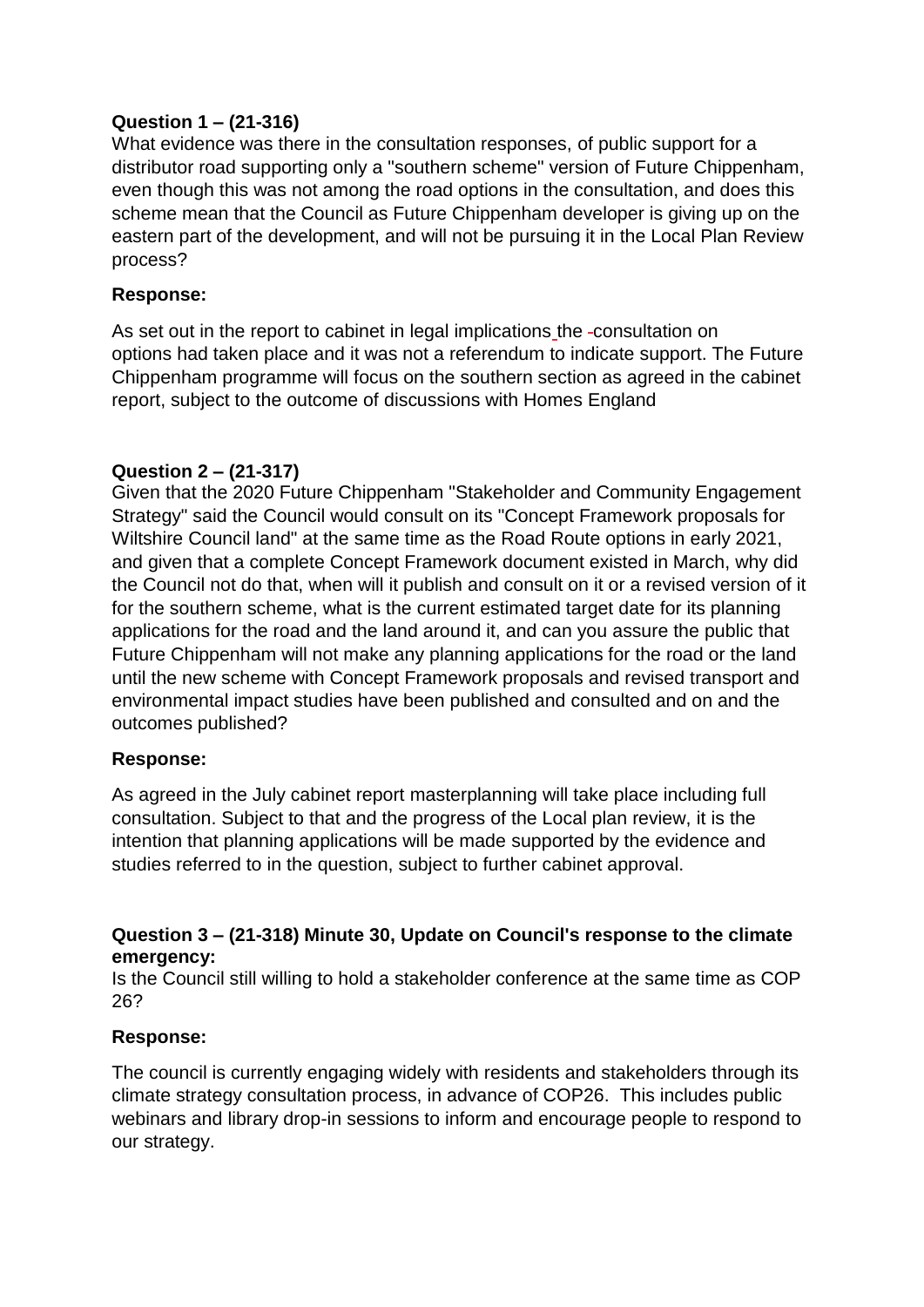## **Question 4 – (21-319) Minute 30, Update on Council's response to the climate emergency:**

Is Cabinet prepared to Wiltshire Council to treat the climate emergency at least as urgently and seriously as it has the COVID-19 coronavirus pandemic emergency, set its climate strategy to aim for a carbon-neutral whole Wiltshire by 2030, and let this drive its Local Plan, transport plan and all other plans and strategies?

## **Response:**

The council is fully committed to this agenda and our track record speaks for itself – we have reduced our own carbon footprint by more than 80% since 2014/15 and are on track for more reductions through a major investment programme, allocating £88m capital and £3.9m revenue so far.

Specific areas of focus for **immediate** action are highlighted throughout our climate strategy with an exclamation mark. Our regular progress updates to Cabinet and Council show that action is already being taken – we are not waiting for this strategy to be adopted to take action.

Page 4 of our climate strategy explains that it is not a statutory document but it will influence other key council strategies and plans such as our Business Plan, our emerging Local Plan and our Local Transport Plan.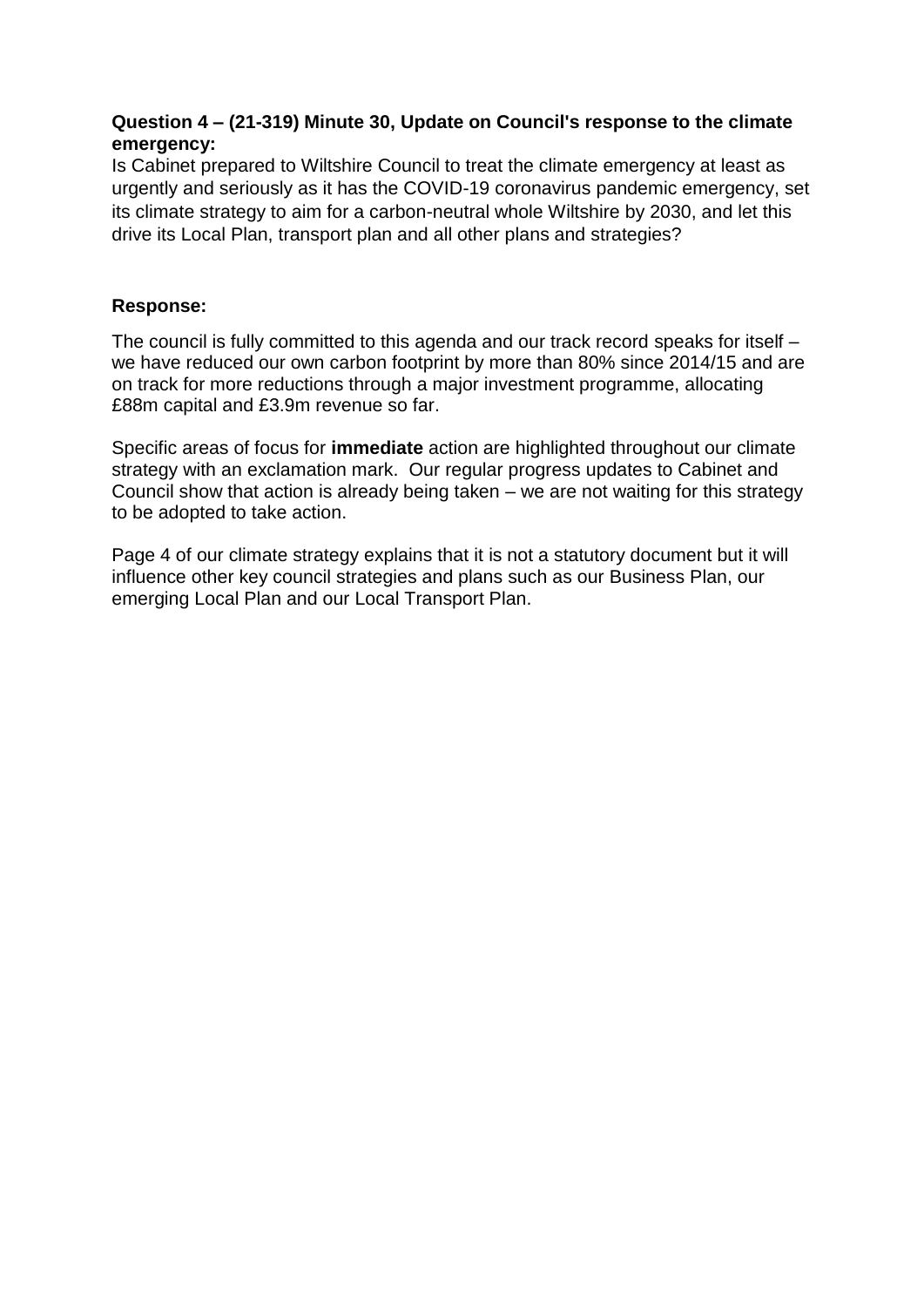**Cabinet**

**14 September 2021**

#### **Agenda Item 5 – Public Participation and Questions from Councillors**

#### **Question from Mel Boyle - Future Chippenham Plans and Station Road Traffic Lights - Chippenham**

### **To Councillor Richard Clewer, Leader of the Council and Cabinet Member for MCI, Economic Development, Heritage, Arts, Tourism and Health & Wellbeing; and Councillor Dr Mark McClelland Cabinet Member for Transport, Waste, Street Scene, and Flooding**

### **Statement:**

Further to the extraordinary Cabinet Meeting on 21 July where the public were not allowed to correct misinformation from Cabinet members I would like the below acknowledged. There were also a lot of assumptions that Officers knew/were dealing with items and as so much is being done in private excluding residents mistakes are likely to be made (Sadlers Mead Car Park and Station Hill Traffic Lights are prime examples). As stated previously I am happy to take Officers or Councillors on the 7 mile walk across the full area as it is so important that it is fully understood what is being destroyed unnecessarily as more houses have come forward since 2018 than were anticipated so the half a HIF is no longer required.

Despite the evidence of thousands of houses built and only 123 affordable houses built in Chippenham in the last five years the Cabinet felt that affordable housing by developers was the only option. Deputy Leader Laura Mayes, Cllr Phil Alford, and Cllr Pauline Church all used this as their main reasons for approving the plan.

This is incorrect as Wiltshire Council is bidding for other finance and the UK100 APPG Sustainable Finance Group have trillions of pounds to get into Local Authorities for schemes like affordable housing which is a lot more appropriate than the outdated 2018 HIF funding from before the Climate Emergency was declared and Brexit causing building and material shortages and price increases which will reduce CIL and affordable housing viability.

Councillors were using their own towns as examples, but Chippenham is not Devizes, Salisbury or Newquay so the examples used were not relevant. Cllr Cape and Chippenham Town Council rejecting the motions 3 times and understanding the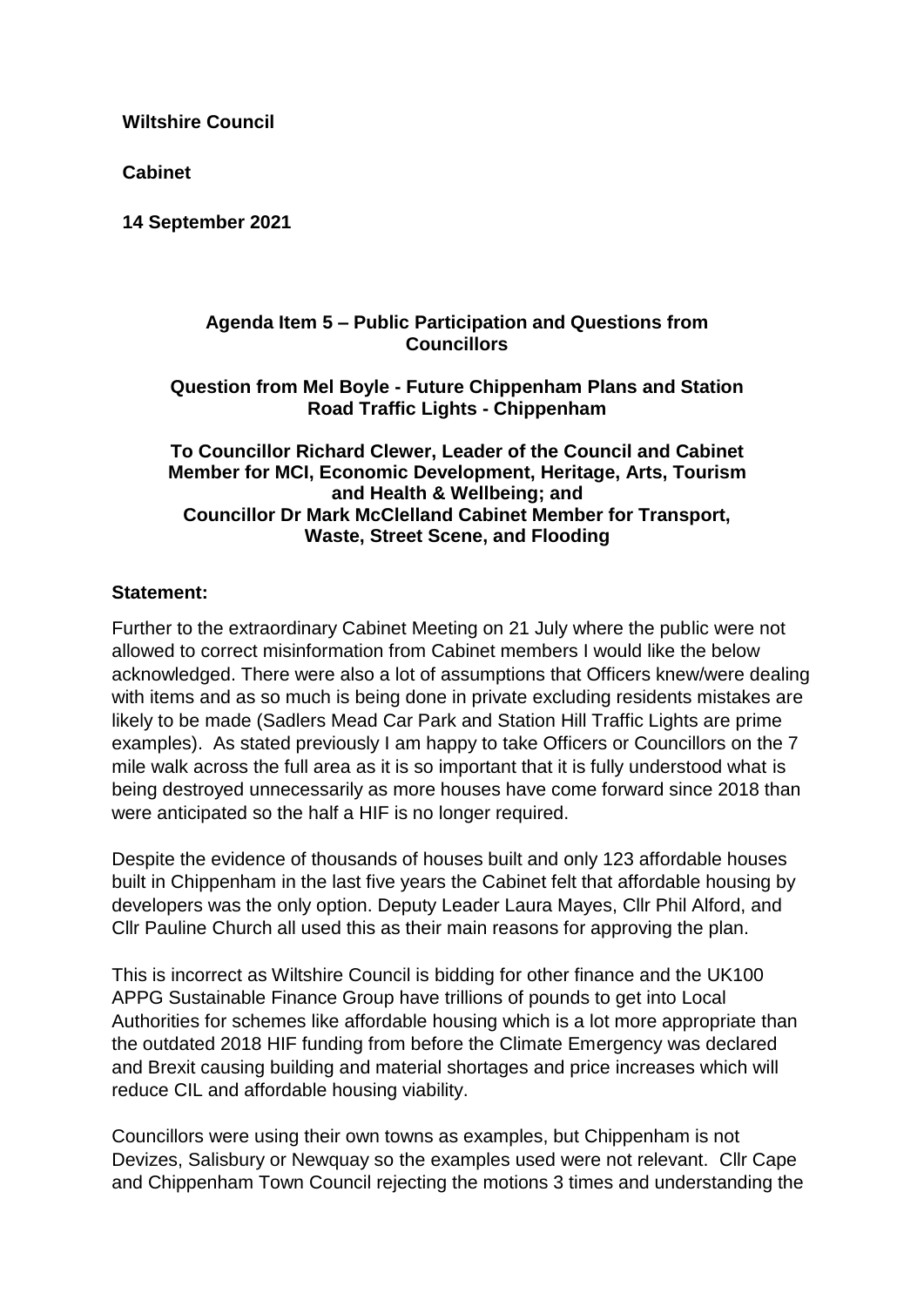town are what should have been taken into account. Cllr Cape also raised the concerns of Pewsham residents that were relevant rather than the Cabinet that raised issues in their areas which as mentioned won't change until policy changes at Government which we have time to wait for when as CPRE says Wiltshire Council have built 40% more houses than allocated and the rest can be built on brownfield sites up to 2036..

Master Planning or Cookie Cutting - given the options at a referendum Chippenham would vote for Cookie Cutting, only destroying wildlife as it is needed, not for 1800 houses not needed until after 2036 according to Wiltshire Council, but the Cabinet seems to be so out of touch with the residents of Chippenham and the existing community feeling (after Wiltshire Council added 5,000 houses onto the allocation and said if they didn't built them Government would and calling a 30mph road with cars parked on it a bypass and using large signs and posters with no mention of the houses to fund the road) The HIF paperwork says it needs community support, Future Chippenham has no community support due to the large existing developments currently being built and some not even started but approved. The Cabinet took no notice of these developments that will be built with high energy costs to the residents and need to be retrofitted, along with any further developments where planning permission is approved before 2025 even if built afterwards.

Cllr Nick Botterill said there was nothing that could be done about empty houses.

This was misleading due to the two year compulsory purchase options. Other Councils such as North East Lincolnshire Council who won the Empty Homes Network Awards 2021 are working on this. Cllr Nick Botterill says the 370 empty homes in Chippenham are insignificant, but when you look at a development the size of Birds Marsh and think half of that greenfield site could have been saved by better use of the current housing it brings it into perspective during a Climate Emergency. Also Wiltshire Council not recording derelict houses so they can be repurposed with infrastructure already in place is not acceptable during a Climate Emergency.

## **Additional information since the meeting to be considered**

Cllr Richard Clewer has recently raised in the papers about the 1,300 empty MOD houses in Wiltshire showing again the best use is not being made of existing houses.

Updated housing forecasts from the House of Lords Built Environment Committee demand for new housing in the UK, 300,000 reduced to 150,000 per year inquiry. Cllr Clewer keeps saying the houses will be built if they don't do it but there is already evidence in place to challenge the numbers.

IPCC report - human activity was "unequivocally" the cause of rapid changes to the climate, including sea level rises, melting polar ice and glaciers, heatwaves, floods and droughts.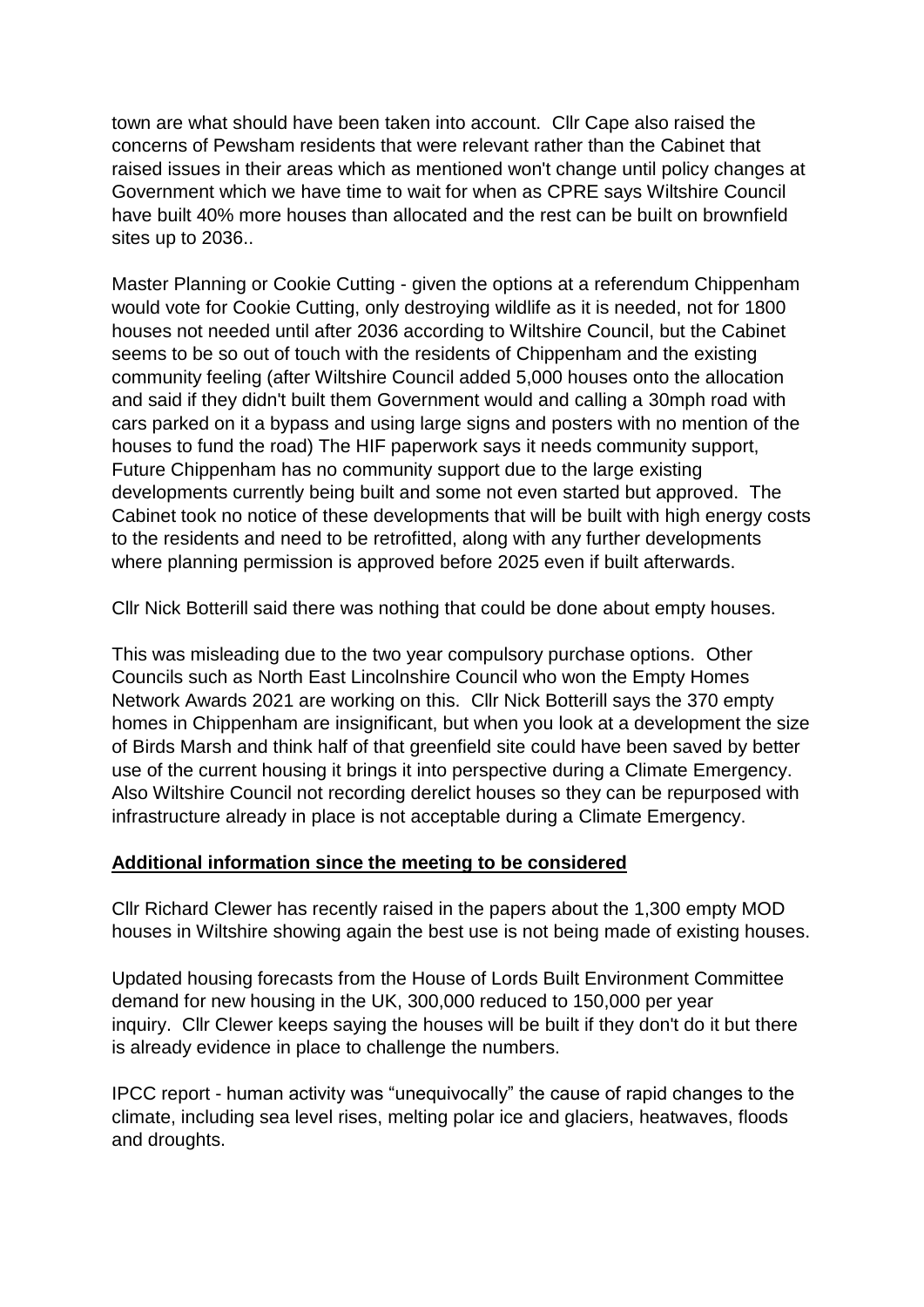The IPCC report hi-lights the importance of local food from the County Farms around Chippenham and saving the wonderful various biodiversity habitats across the site.

Existing Housing projects covering the need until 2025 when policies will be updated for net zero housing.

#### **Current projects not considered**

The emerging spatial strategy said we/Chippenham needed 9225 house for 2016- 2036 (an unsustainably high number in Chippenham, 20% of the allocation for the whole of Wiltshire) even though we have outcommuting of 67% and allocating land has not brought businesses into the town with career opportunities.

The residual at 1 April 2019 was 5100

Wiltshire Council has implied they will remove the 5,000 they added onto Government figures the proportion for Chippenham would be 1,250 reduced leaving 3,850

1,000 Rowden Park - first of the first 144 gone on sale this week - leaving 2,850 (none of these will have solar panels or be net zero), confirmed by the Estate Agent.

650 Rawlings Green - not started yet - leaving 2,200

750 Birds Marsh - building just started on the next 250 - 1,450

370 Wiltshire Council figures April 2021 - vacant properties 1,080

Derelict Houses numbers not kept by Wiltshire Council but very visible on the approaches to Chippenham

Brownfield sites emerging spatial strategy - 2021-2031 target 240 existing 159 = 359 - leaving 721

450 Hill Top View - first 200 due to be completed September 2021 = 271

The old Police Station

The old Vauxhall garage

The old Ambulance Station

Land allocated for business and not used and various smaller developments numbers not available so will need to be confirmed by Wiltshire Council.

#### **Question 1 – (21-320)**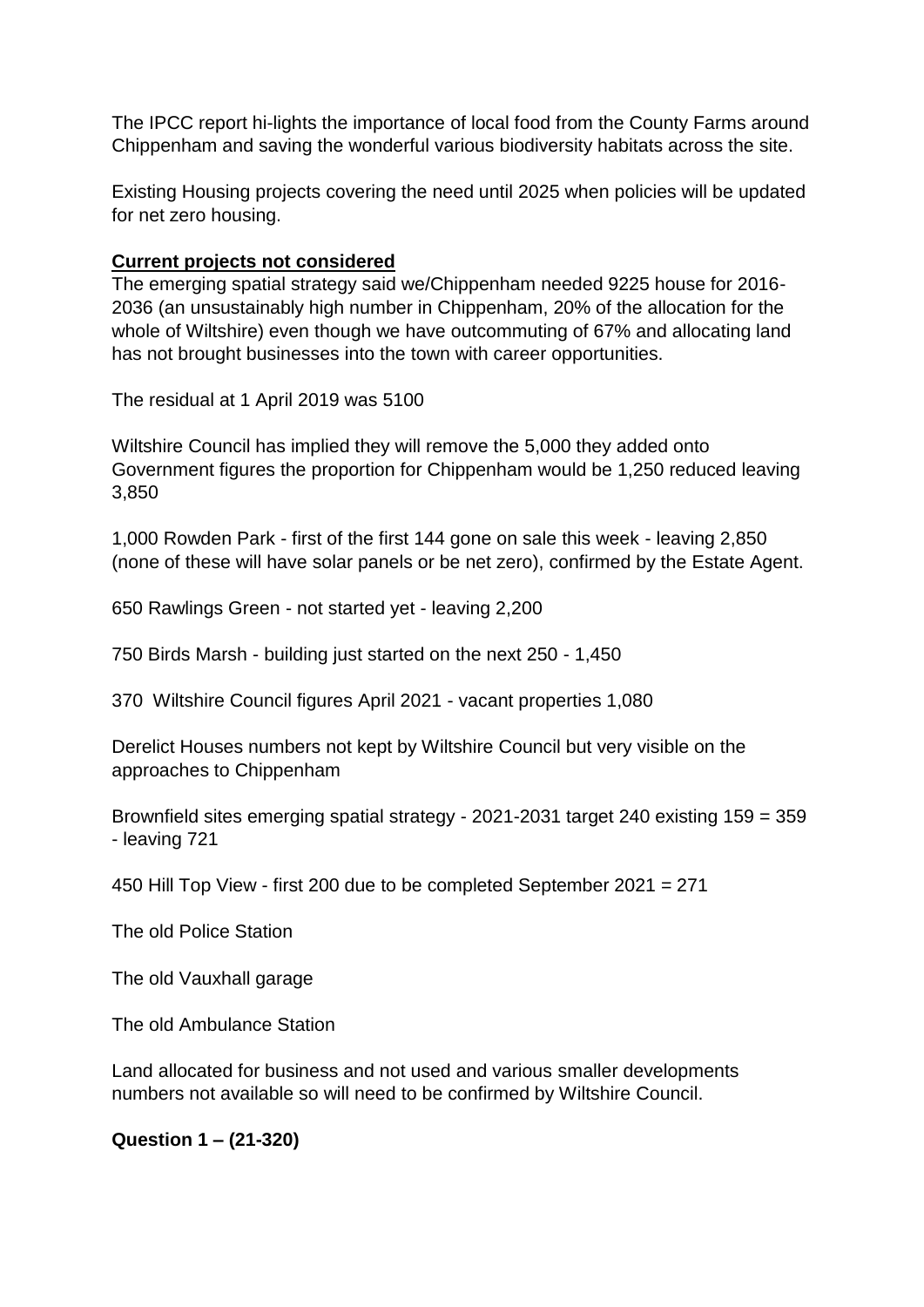So over the15 years remaining of the current period, even without the figure to be deducted when supplied by Wiltshire Council it would be 18 houses per year for Chippenham. So why are you entering into joint venture and compulsory purchase of greenfield land for 4,200 houses during a Climate Emergency?

(Why destroy an ideal tourist attraction of a direct walk across fields, meadows, County farmland vital for local food and jobs, river, streams from Chippenham Town Centre to Lacock and then back along the canal?)

## **Response:**

The Council is progressing its assessments of options through a delivery partner for delivery of housing on its owned sites, should the site be allocated as part of the local plan process. The CPO you mention is required to support delivery of the HIF funded distributor road, should agreement with other landowners not be reached and finalised and is not in relation to housing delivery.

# **Question 2 – (21-321)**

Following the return of the college, school and workers the Station Hill Traffic Lights are causing long delays, we have had no feedback following the meeting with Wiltshire Council and our MP? **Please can we have air quality samples taken at the Dorothy House Shop area of Station Hill at peak times eg 17:15 tonight the fumes were terrible (tall buildings trapping pollution at pedestrian** 

**level).** Walkers are still not waiting for the lights, if they were changed to crossing only lights and a painted roundabout put back it would be much safer for pedestrians when which was the main aim of the project.

## **Response:**

Following the public meeting further queue lengths surveys are being undertaken to quantify the impact of the return of the College. The results will be included in a full feedback response to be issued shortly. The feedback will also cover the issue of pedestrian behaviour. Air quality measurements are taken by diffusion tube monitoring adjacent to Dorothy House. Results are available on the Air Quality website at www.wiltshireairquality.org.uk

## **Statement:**

Network Rail research shows idling vehicles contribute to asthma, heart disease and even lung cancer and has a negative effect on the environment by contributing to poor air quality. An idling engine can produce up to twice the emissions of a car in motion, churning out sulphur dioxide, particulate matter and nitrogen oxide. One car idling could fill up to150 balloons per minute with exhaust fumes. Four businesses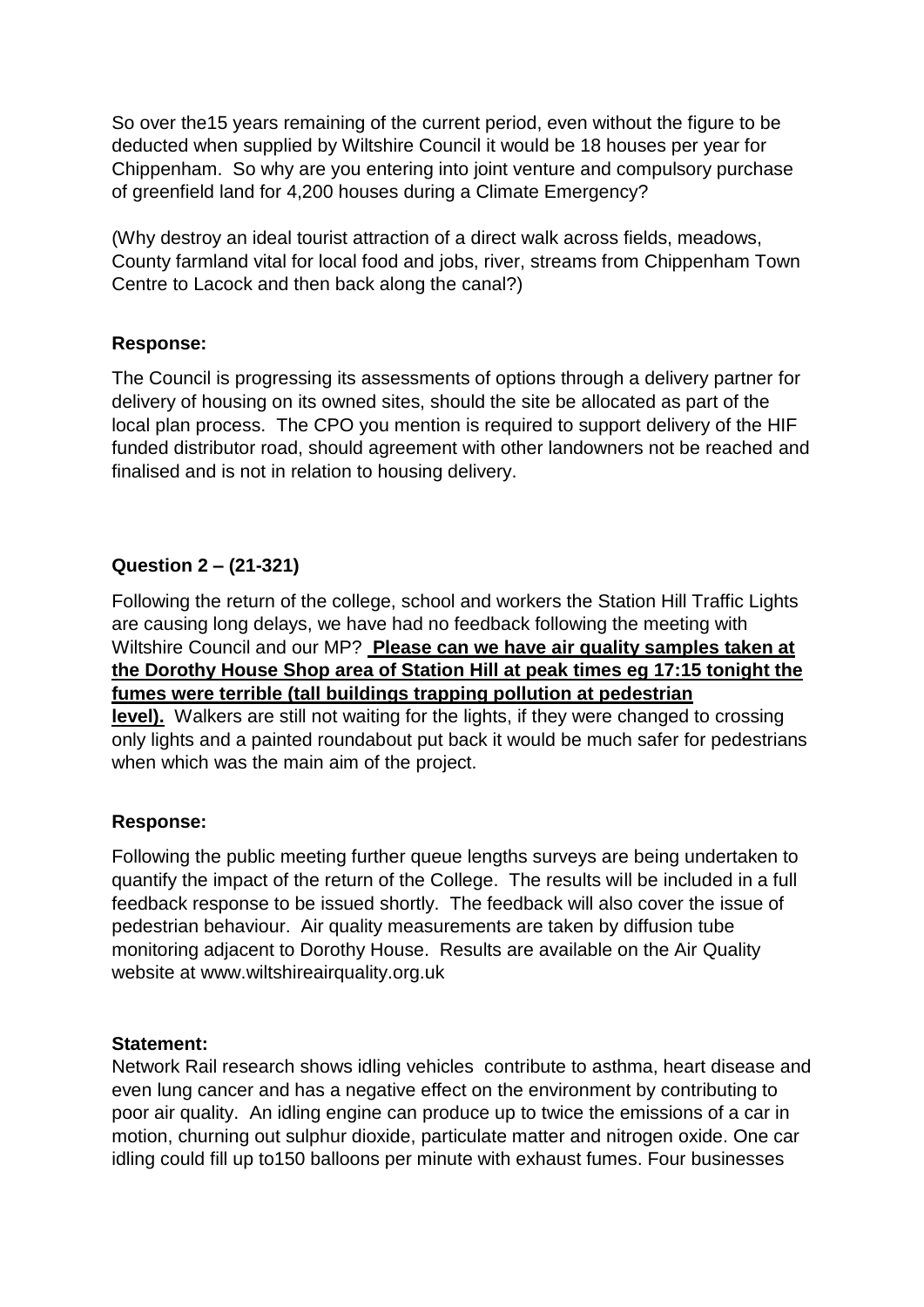tonight had empty tables outside on a very hot evening because it is no longer pleasant to sit out in the fumes with traffic queued back past these establishments.

This was not an issue before Wiltshire Council put in unnecessary traffic lights which they didn't consult properly with residents and businesses including our MPs office.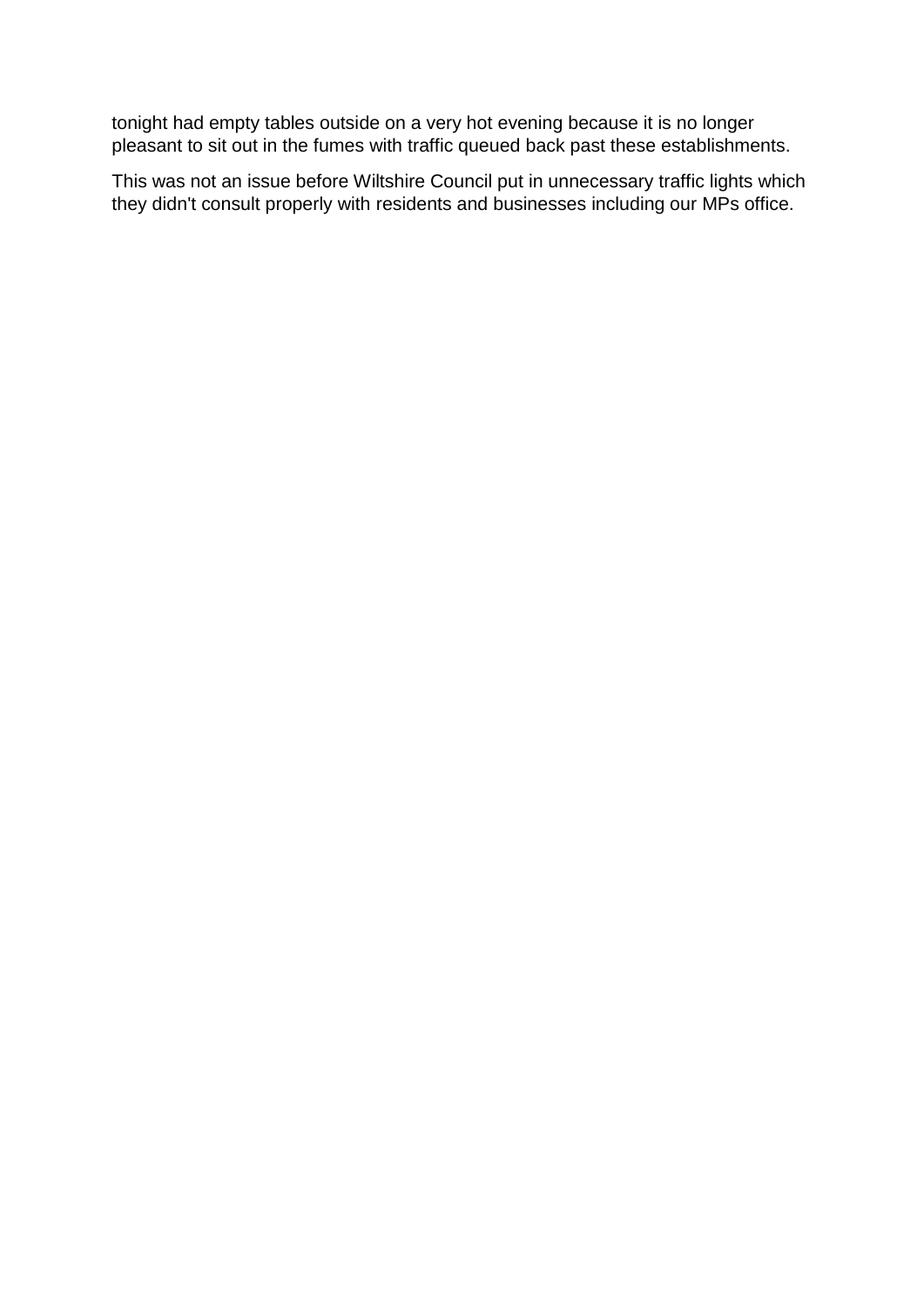**Cabinet**

**14 September 2021**

#### **Agenda Item 5 – Public Participation and Questions from Councillors**

### **Question from Dr Paul Martin - Station Road Traffic Lights - Chippenham**

**Councillor Dr Mark McClelland Cabinet Member for Transport, Waste, Street Scene, and Flooding** 

### **Statement:**

I would like to tell you what a bad idea replacing the mini roundabout at bottom of station hill in Chippenham is. The queuing I experienced of late because of the traffic lights is a real pain. It is something that I never experienced very often when the mini roundabout was there. In my opinion the lights need to be taken away, and get the mini roundabout back. To reverse this to the original roundabout configuration is the ONLY way forward.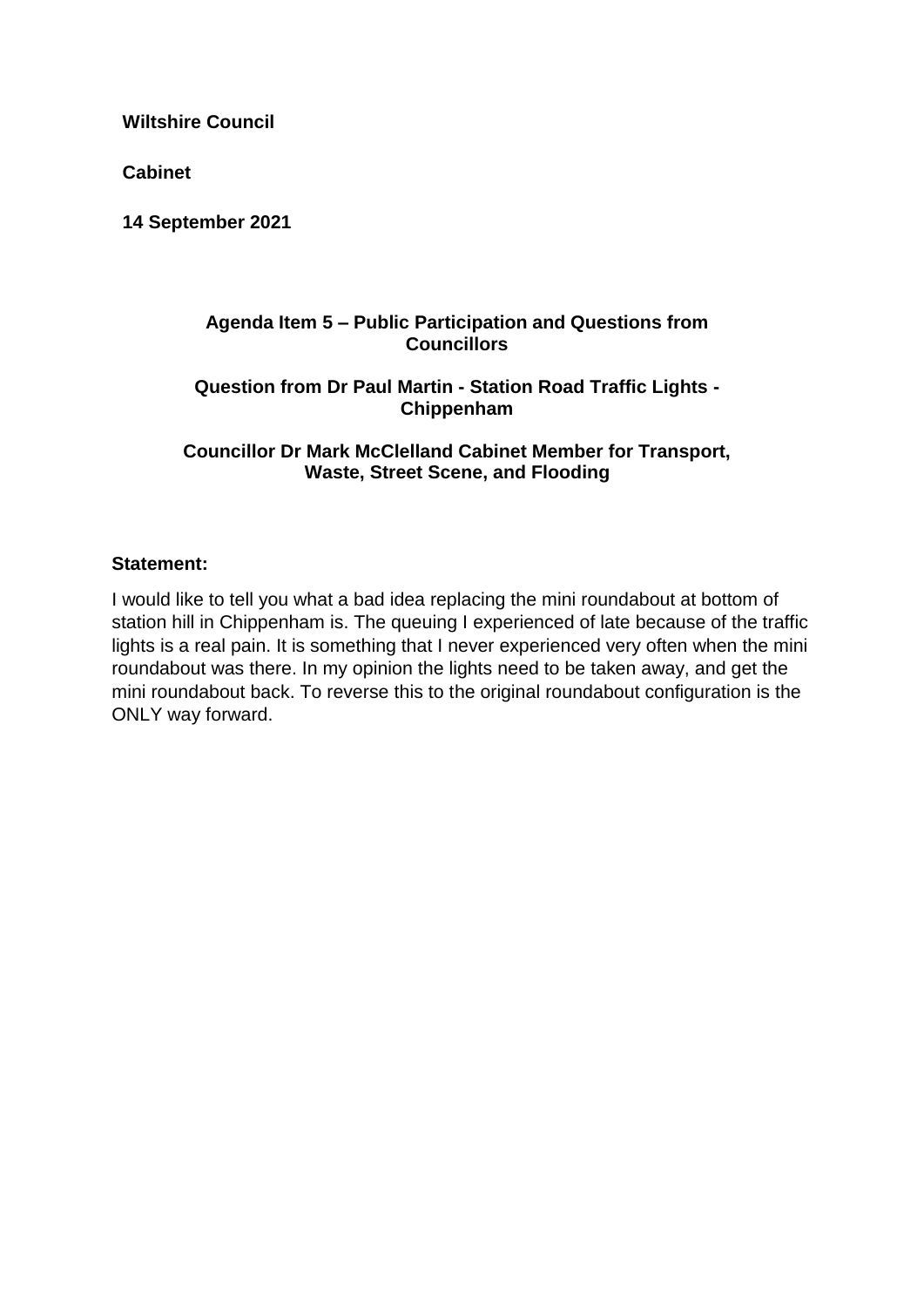**Cabinet**

**14 September 2021**

#### **Agenda Item 5 – Public Participation and Questions from Councillors**

### **Question from Ian James – County Farms**

### **To Councillor Phil Alford, Cabinet Member for Housing, Strategic Assets and Asset transfer**

### **Statement**

The Defra minister Victoria Prentis MP answered Parliamentary Questions on County Farms on 17th May 2021, referring to the measures in the Agricultural Transition Plan:

As set out in the Agricultural Transition Plan this Government will be providing funding to create lasting opportunities for new entrants to access land, infrastructure and support to establish innovative businesses. This could include support for local authorities to invest in County farms.

This driven by Defra. "The path to sustainable farming: An agricultural transition plan 2021- 2024..

The total income from agriculture for SW region rose by 46% between 2015 - 2019 to £644m, not many industries can boast this achievement.

Total contribution to the value of £4.1 billion Per annum for the SW of which Wiltshire is one of the largest contributors close to £1 billion. ( 2021 Defra Figures)

Wiltshire Council has a thriving rural economy.

## **Question 1 – (21-322)**

Has Wiltshire Council engaged with Defra for support for County Farms?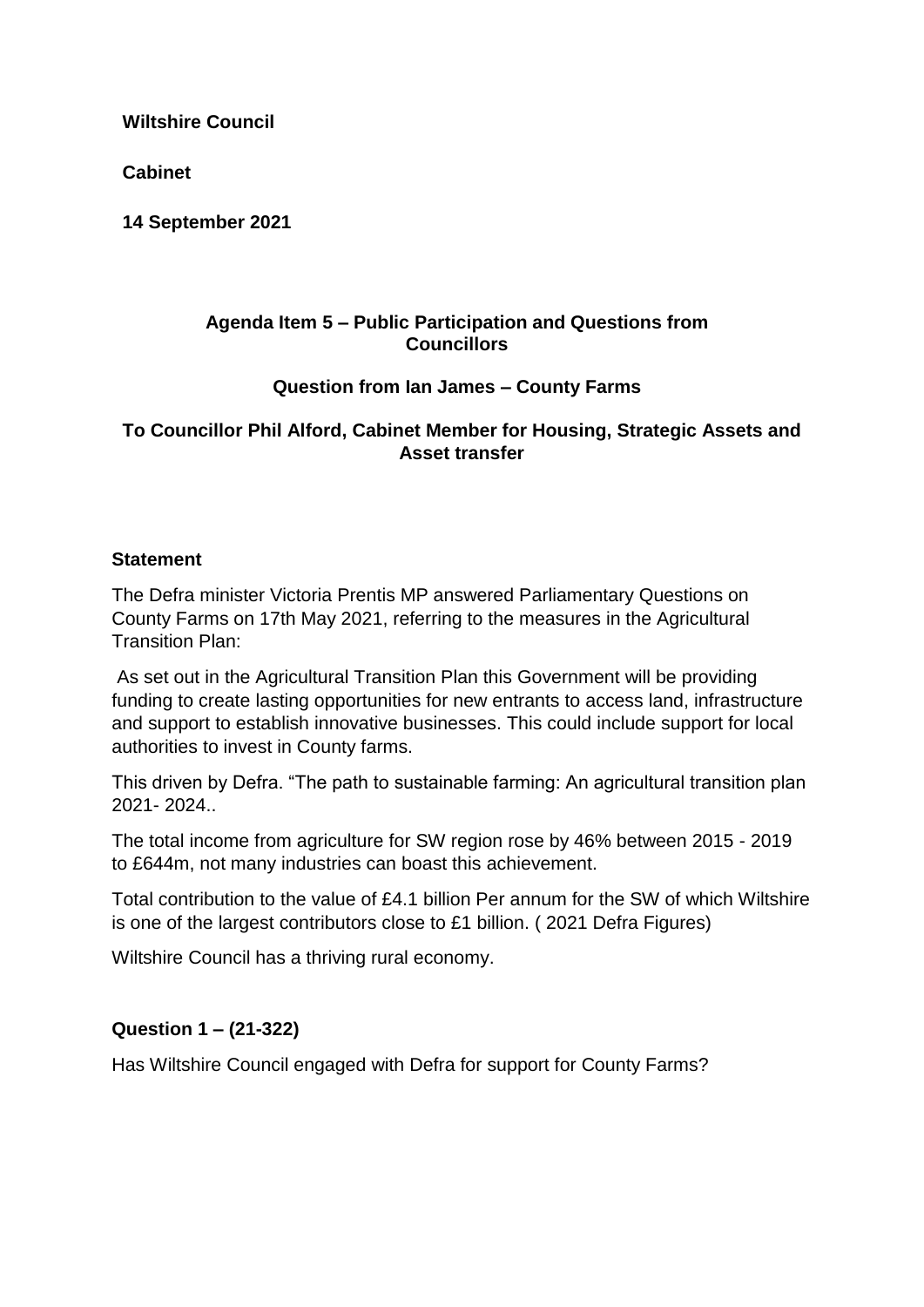# **Response:**

Wiltshire Council has an Asset Management Framework for the management of its Rural Estate and are in the process of updating the Framework in light of changes to legislation and to establish how the land holding can be used to meet the Council's strategic objectives. During this review period consultation with key stakeholders will be undertaken. As yet, Defra have not been engaged in any discussion but will be key.

# **Question 2 – (21-323)**

Does Wiltshire Council consider farming to be a major contributor to the economy of Wiltshire?

### **Response:**

The Council has a relatively substantial Rural Estate throughout Wiltshire and has a good track record of working with its tenants to make positive contributions to the counties economy.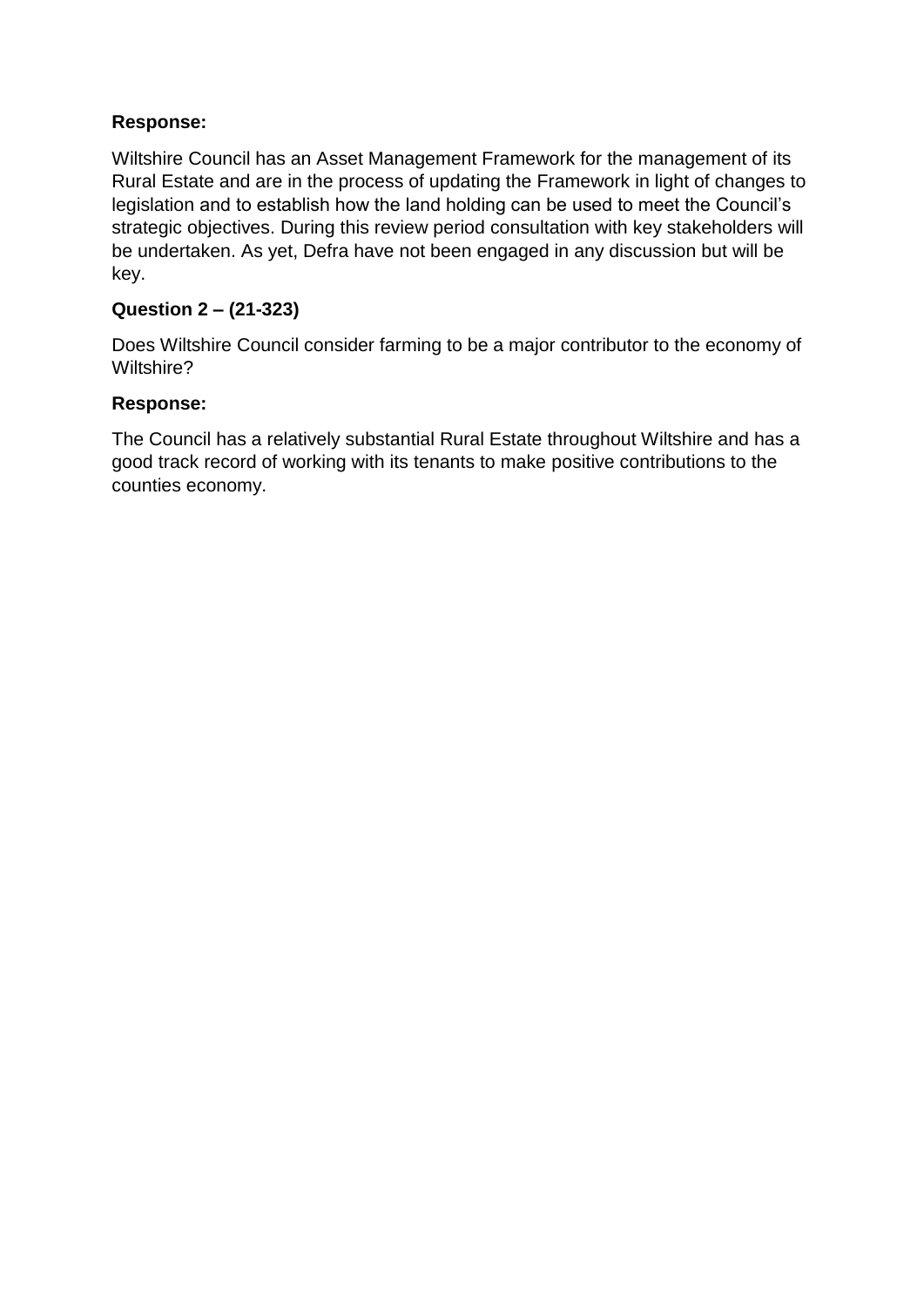**Cabinet**

**14 September 2021**

### **Agenda Item 5 – Public Participation and Questions from Councillors**

**Question from John Thorne – Refugees**

**To Councillor Richard Clewer, Leader of the Council and Cabinet Member for MCI, Economic Development, Heritage, Arts, Tourism and Health & Wellbeing**

# **Question 1 – (21-324)**

What is Wiltshire Council doing to assist Afghan refugees who are coming to the UK?

## **Response:**

Wiltshire Council is committed to do everything it can to help more Afghan refugees settle in Wiltshire. We were already in the process of welcoming three families to Wiltshire as part of the [Afghan Relocations and Assistance Policy](https://eur02.safelinks.protection.outlook.com/?url=https%3A%2F%2Fwww.gov.uk%2Fgovernment%2Fpublications%2Fafghan-relocations-and-assistance-policy%2Fafghan-relocations-and-assistance-policy-information-and-guidance&data=04%7C01%7CStuart.Figini%40wiltshire.gov.uk%7Ced95310f74b9444c9a3708d97431a329%7C5546e75e3be14813b0ff26651ea2fe19%7C0%7C0%7C637668578798194814%7CUnknown%7CTWFpbGZsb3d8eyJWIjoiMC4wLjAwMDAiLCJQIjoiV2luMzIiLCJBTiI6Ik1haWwiLCJXVCI6Mn0%3D%7C1000&sdata=iNhqPne7jgqquBpU3EMoQZI3sQMKP3i%2BNvh0mCPpQ7A%3D&reserved=0) (ARAP), which started in April, well before the recent crisis in Afghanistan made the situation more urgent.

We are working to provide accommodation and support for at least 20 more families under the Afghan resettlement scheme but we await further information from the Home Office to best asses how we can help.

We are grateful for the offers of accommodation from private landlords who have affordable properties and encourage more to send in details by completing a [survey](https://eur02.safelinks.protection.outlook.com/?url=https%3A%2F%2Fsurveys.wiltshire.gov.uk%2Fsnapwebhost%2Fs.asp%3Fk%3D163051361750&data=04%7C01%7CStuart.Figini%40wiltshire.gov.uk%7Ced95310f74b9444c9a3708d97431a329%7C5546e75e3be14813b0ff26651ea2fe19%7C0%7C0%7C637668578798204772%7CUnknown%7CTWFpbGZsb3d8eyJWIjoiMC4wLjAwMDAiLCJQIjoiV2luMzIiLCJBTiI6Ik1haWwiLCJXVCI6Mn0%3D%7C1000&sdata=hxhiFdvsVK3f3VjCd7VE5tTCptqn7jEz%2Bqz92%2FDFi5o%3D&reserved=0) detailing types of property available or using the government [portal for](https://eur02.safelinks.protection.outlook.com/?url=https%3A%2F%2Fwww.gov.uk%2Fgovernment%2Fpublications%2Fafghanistan-housing-portal-offers-of-support&data=04%7C01%7CStuart.Figini%40wiltshire.gov.uk%7Ced95310f74b9444c9a3708d97431a329%7C5546e75e3be14813b0ff26651ea2fe19%7C0%7C0%7C637668578798204772%7CUnknown%7CTWFpbGZsb3d8eyJWIjoiMC4wLjAwMDAiLCJQIjoiV2luMzIiLCJBTiI6Ik1haWwiLCJXVCI6Mn0%3D%7C1000&sdata=zMMXikJihuxMzdHx%2B7kwvXw64TRzEhRYW3MNVWDDpIw%3D&reserved=0)  [housing offers.](https://eur02.safelinks.protection.outlook.com/?url=https%3A%2F%2Fwww.gov.uk%2Fgovernment%2Fpublications%2Fafghanistan-housing-portal-offers-of-support&data=04%7C01%7CStuart.Figini%40wiltshire.gov.uk%7Ced95310f74b9444c9a3708d97431a329%7C5546e75e3be14813b0ff26651ea2fe19%7C0%7C0%7C637668578798204772%7CUnknown%7CTWFpbGZsb3d8eyJWIjoiMC4wLjAwMDAiLCJQIjoiV2luMzIiLCJBTiI6Ik1haWwiLCJXVCI6Mn0%3D%7C1000&sdata=zMMXikJihuxMzdHx%2B7kwvXw64TRzEhRYW3MNVWDDpIw%3D&reserved=0)

We are also talking to the Ministry of Defence about how we could support them using the 1350 empty MOD houses in the county as another option.

Some people have kindly offered a room in their own homes, but the government has said that shared houses and general lodgings are not suitable for the main Afghan support scheme. However, we are encouraging people making such generous offers to consider signing up with our [fostering](https://eur02.safelinks.protection.outlook.com/?url=https%3A%2F%2Ffosteringwiltshire.uk%2F&data=04%7C01%7CStuart.Figini%40wiltshire.gov.uk%7Ced95310f74b9444c9a3708d97431a329%7C5546e75e3be14813b0ff26651ea2fe19%7C0%7C0%7C637668578798214740%7CUnknown%7CTWFpbGZsb3d8eyJWIjoiMC4wLjAwMDAiLCJQIjoiV2luMzIiLCJBTiI6Ik1haWwiLCJXVCI6Mn0%3D%7C1000&sdata=VZQcID%2BMMMDnIQL%2BXO8jUsJw5ro9VHkfue%2FPAU5eUkE%3D&reserved=0) or [supported lodgings](https://eur02.safelinks.protection.outlook.com/?url=https%3A%2F%2Fwww.wiltshire.gov.uk%2Ffostering-supported-lodgings&data=04%7C01%7CStuart.Figini%40wiltshire.gov.uk%7Ced95310f74b9444c9a3708d97431a329%7C5546e75e3be14813b0ff26651ea2fe19%7C0%7C0%7C637668578798214740%7CUnknown%7CTWFpbGZsb3d8eyJWIjoiMC4wLjAwMDAiLCJQIjoiV2luMzIiLCJBTiI6Ik1haWwiLCJXVCI6Mn0%3D%7C1000&sdata=ToahX99jdYl0HEgWwZ9N%2BQk5zO1RiFO3IvkIR%2FypH7c%3D&reserved=0) teams.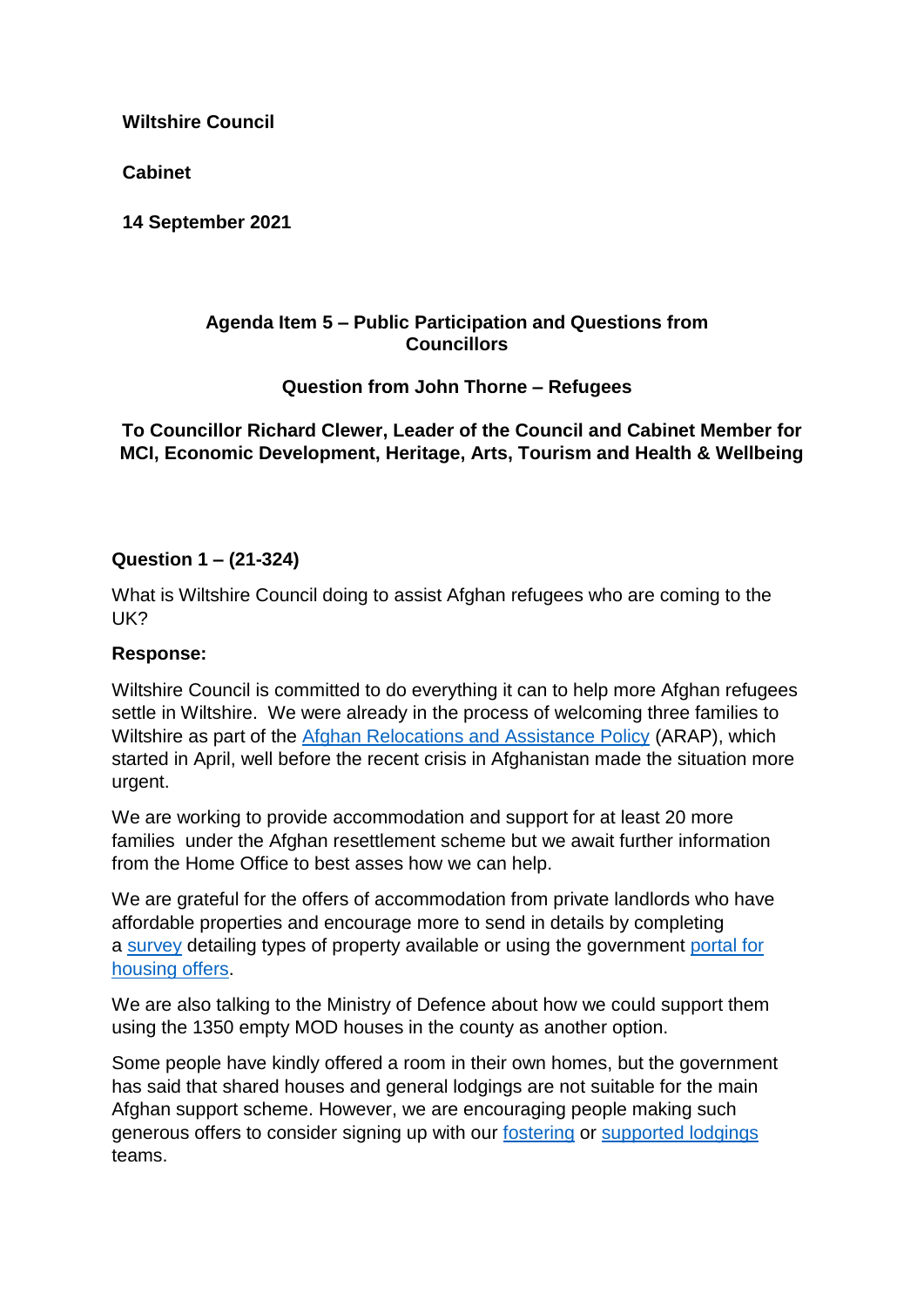Meanwhile people have also been generously offering support and donations. Wiltshire Council is asking people to hold onto these goods for the moment and will say where and when they can be delivered. The government has also set up a [national link](https://eur02.safelinks.protection.outlook.com/?url=https%3A%2F%2Fwww.gov.uk%2Fhelp-refugees&data=04%7C01%7CStuart.Figini%40wiltshire.gov.uk%7Ced95310f74b9444c9a3708d97431a329%7C5546e75e3be14813b0ff26651ea2fe19%7C0%7C0%7C637668578798214740%7CUnknown%7CTWFpbGZsb3d8eyJWIjoiMC4wLjAwMDAiLCJQIjoiV2luMzIiLCJBTiI6Ik1haWwiLCJXVCI6Mn0%3D%7C1000&sdata=zboE%2BcUjnPmM1B8tr2TR17BDyndEfEXqGETKUUisfbA%3D&reserved=0) for those wanting to offer help in this way. Offers of support can also be emailed to [refugees@wiltshire.gov.uk.](mailto:refugees@wiltshire.gov.uk)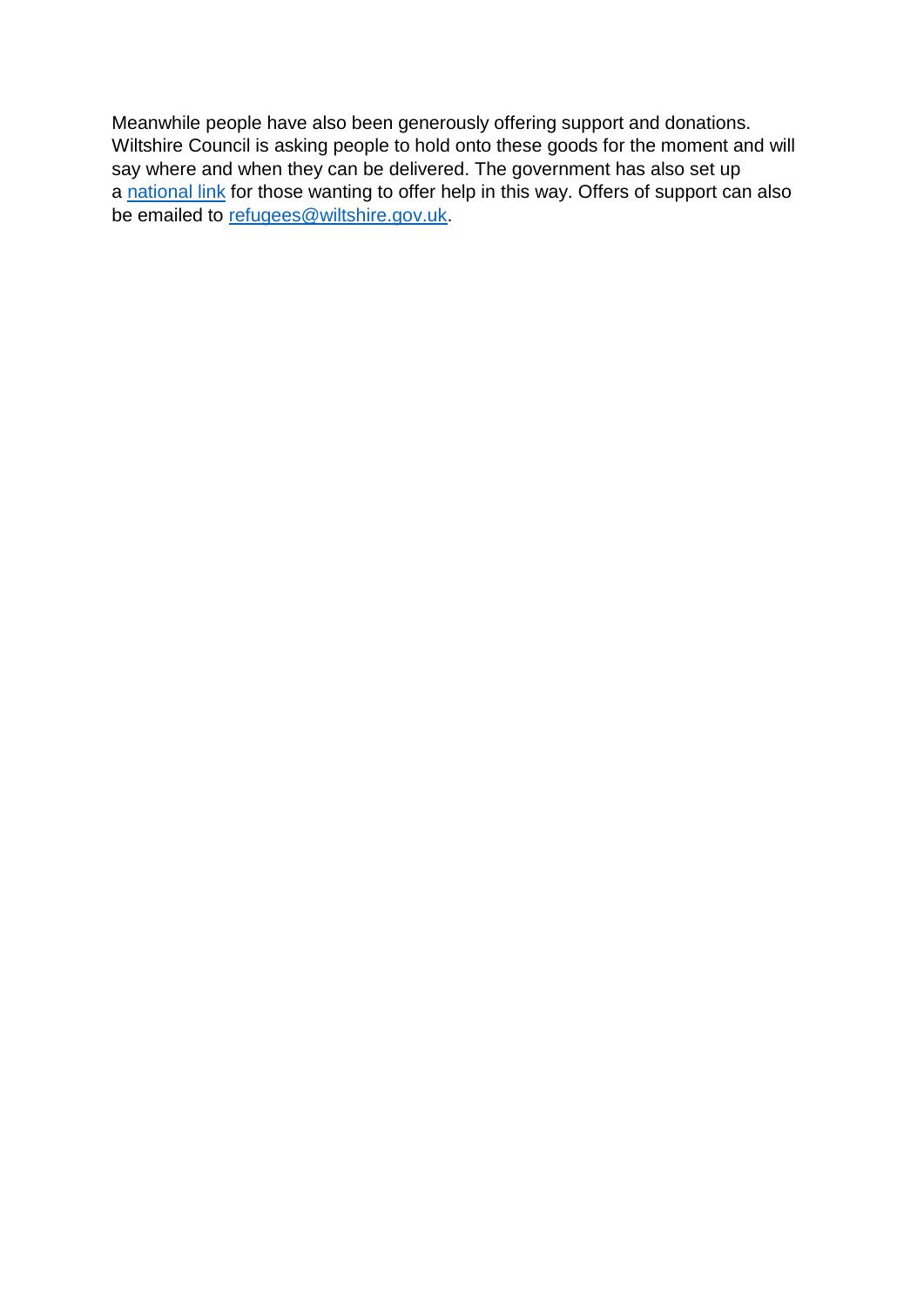**Cabinet**

**14 September 2021**

### **Agenda Item 5 – Public Participation and Questions from Councillors**

### **Question from Cllr Martin Smith – Northern Area Planning – Resources Concerns**

## **To Councillor Nick Botterill, Cabinet Member for Development Management, Strategic Planning and Climate Change**

## **Statement**

The council's northern area planning team is under huge pressure at the moment and has been for most of this year. This is probably reflected throughout the county. Through no fault of individual council officers the following problems are being experienced:

- Long delays before planning applications are entered into the public facing planning portal (sometimes taking 3 months)
- Excessive delays in applications being determined examples available of straightforward cases being submitted in December with no resolution
- Officers have case-loads of 3 to 4 times what is deemed to be reasonable
- Bloor Homes have now taken advantage of the chaos and have gone to appeal for non-determination for a large development outside Malmesbury; more instances are expected

There are reports of the team being 40% down on resource The above is having a huge impact on many residents:

- Applicants are stalled with builders lined up but no permission to start work
- Neighbours are stuck with a type of planning blight in some cases
- Large scale developments are likely to be decided at appeal rather than by local planning officers and locally elected councillors
- Large amounts of frustration being caused all round

# **Question 1 – (21-325)**

Could the cabinet please explain via a written answer, how this crisis is going to be resolved and when it is going to be resolved?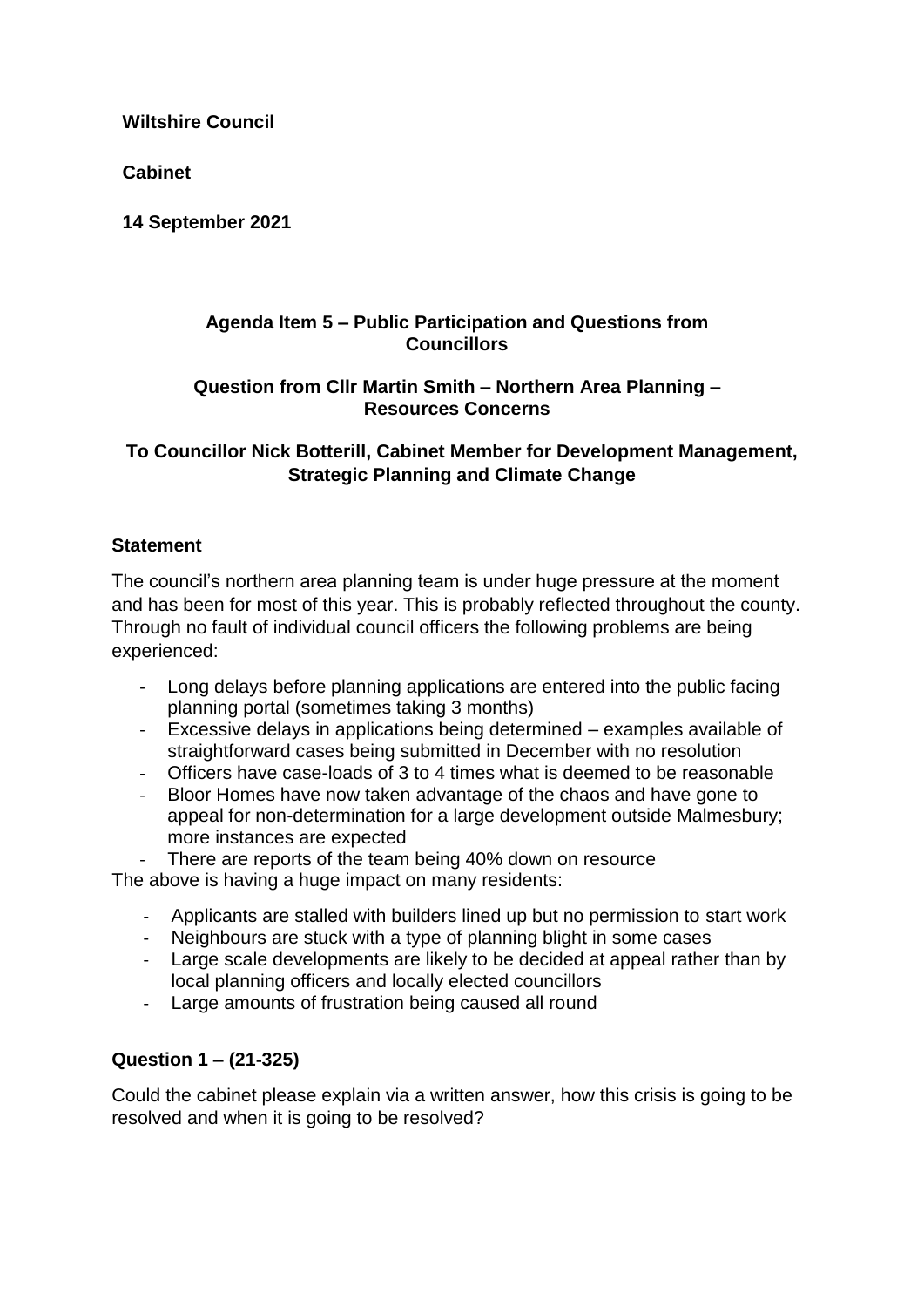## **Response:**

The Council's planning team is facing significant pressures across Wiltshire, which reflects the national position as the number of planning applications submitted across England has increased dramatically. For the last national quarter for which details are available, the number of planning applications received by local planning authorities in January-March 2021 was 20% higher than the same quarter in 2019, pre-pandemic. There have also been increased pressured on the team's workload due to Wiltshire Council also having replaced the outdated planning software system; additional workload arising from the cut in stamp duty, and the diversion of some staff resources to deal with covid grant applications (now completed). Staff resources have also been stretched by a number of senior and junior officers leaving the Council, and others taking maternity leave. There is a national shortage of available and suitably qualified planning officers which has meant we have not been able to replace staff. The shortage of housing land supply across the county has also led to a surge in major speculative applications, increasing the workload of Senior Officers, and where these applications have been refused, the resulting appeal workload has significantly increased.

The Council is taking steps to seek to address these matters. Registration of planning applications had been brought down to two weeks. Some vacant posts have been filled, although due to notice periods, there may be a gap before new recruits arrive. Agency staff have been recruited to help fill some of the senior posts where recruitment is proving more challenging. Consultants have been instructed to help deal with the upsurge in appeal workload (including no less than four public inquiries between October and December). Overtime has been worked to help reduce validation backlogs and deal with some of the older applications. New ways of working, some introduced during the pandemic, are being continued and expanded to seek to create capacity to deal with the increased workload.

The Cabinet Member for Development Management, Strategic Planning and Climate Change, Corporate Director for Place and Interim Chief Planning Officer will continue to develop and deliver an Action Plan to address this matter.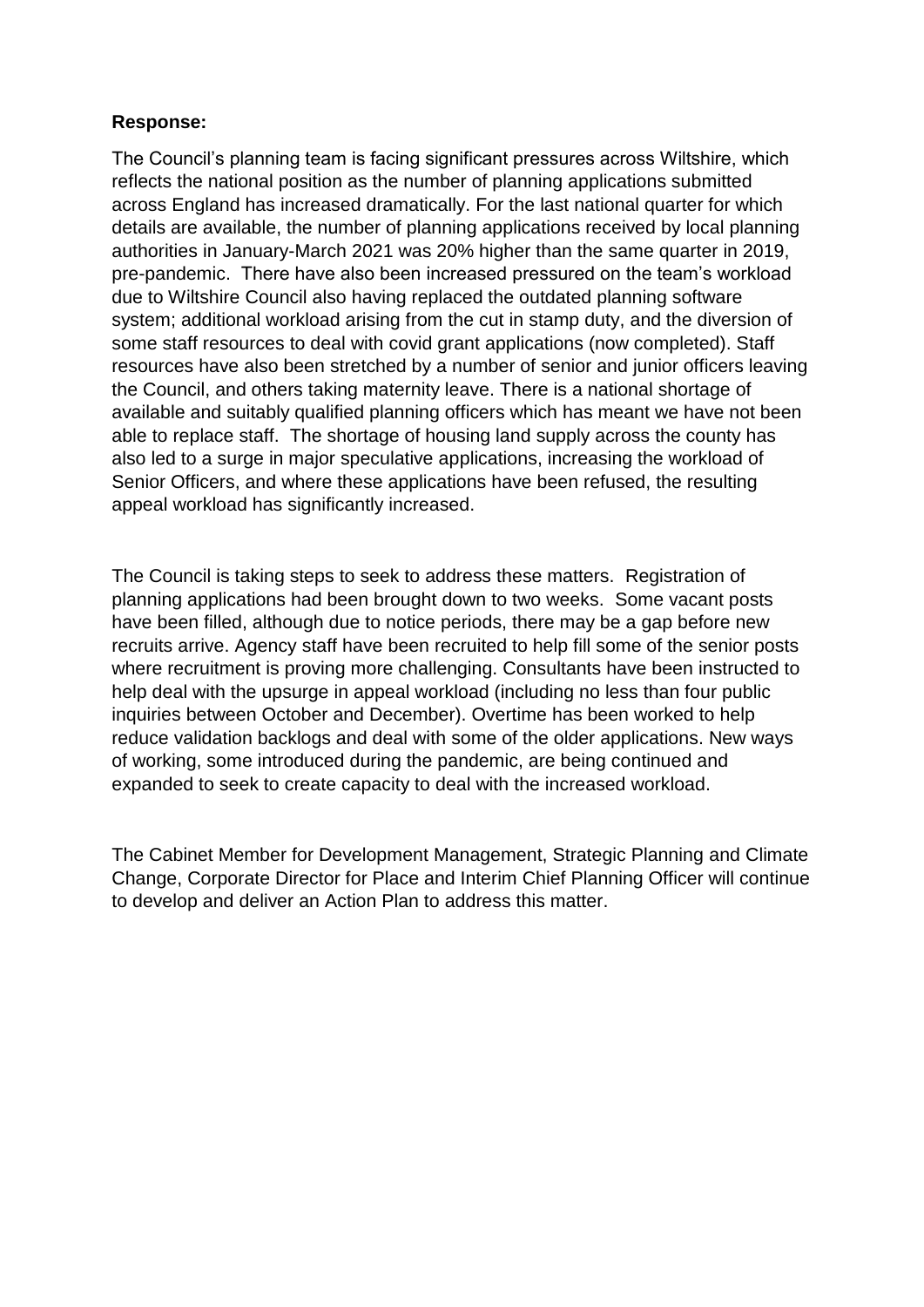**Cabinet**

**14 September 2021**

# **Agenda Item 12 – Evolve Programme – Contract Award**

# **Question from Susan McGill**

## **To Councillor Pauline Church, Cabinet Member for Finance & Procurement, Commissioning, IT, Digital and Commercialisation**

## **Statement**

I note that on 27/06/19, the then Council CEO referred to Section 3 of the Local Government Act 1999 regarding the fiscal duties of the Council in relation to procurement of an ERP package—an entirely superfluous reference, unless the Council makes a habit of disregarding the Act, and needs to reassure tax payers.

The current cabinet agenda proposes to exclude the public from its consideration of the procurement or update of SAP software.

## **Question 1 – (21-326)**

Where may I find the report evaluating the Council's ERP during the last contract period?

## **Response:**

In response to the question above, the Public part (Part 1) of the Cabinet paper considered by Cabinet on 23rd July 2019 to procure a new ERP solution after evaluation of six options can be found at Agenda item 11, pages 149 to 156 within this link: Choose agenda document pack - [Cabinet 23 July 2019 | Wiltshire Council.](https://eur02.safelinks.protection.outlook.com/?url=https%3A%2F%2Fcms.wiltshire.gov.uk%2FmgChooseDocPack.aspx%3FID%3D12816&data=04%7C01%7CStuart.Figini%40wiltshire.gov.uk%7C62ab6374b79e4419e87b08d97398f283%7C5546e75e3be14813b0ff26651ea2fe19%7C0%7C0%7C637667923022010108%7CUnknown%7CTWFpbGZsb3d8eyJWIjoiMC4wLjAwMDAiLCJQIjoiV2luMzIiLCJBTiI6Ik1haWwiLCJXVCI6Mn0%3D%7C1000&sdata=k%2Fvf5HAeh2hKTrS6umjv0cBniIUpZHR%2F%2BTRefVVsrxE%3D&reserved=0) The financial details of the options appraised and outline business case proposed as the basis for the decision to proceed with procuring a replacement solution were contained in the Private (Part 2) paper from 23rd July 2019.

## **Question 2 – (21-327)**

Why has this report not been attached as part of the background to Item 12?

## **Response:**

Agenda item 12 relates to a report that, by virtue of paragraph(s) 3 of Part 1 of Schedule 12A of the Local Government Act 1972, is considered Private (Part 2) as it